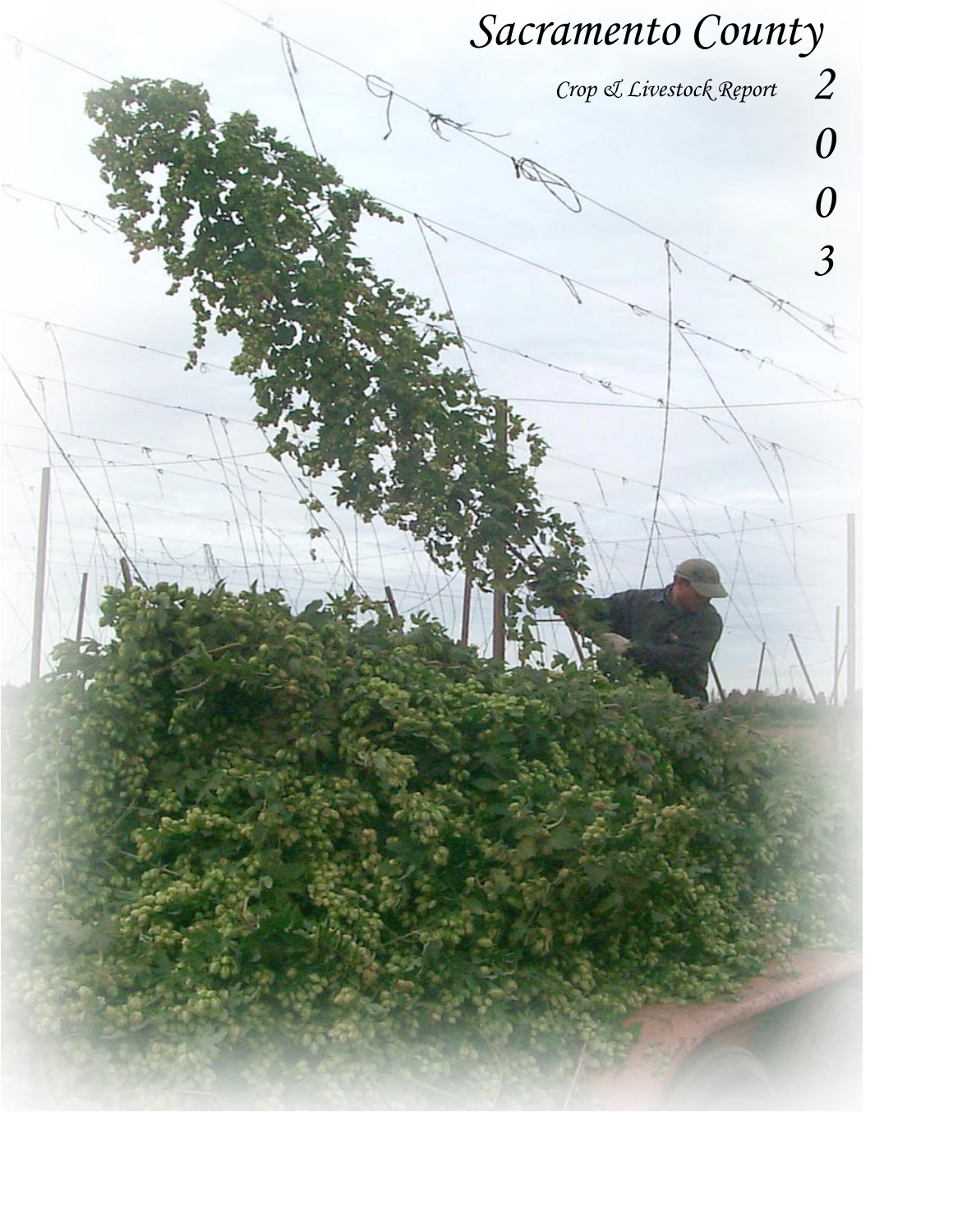

George and Virginia Signorotti

The Signorotti Hop Ranch located in Sloughhouse, is the last family owned hop ranch in California. It is one of only two commercial hop growing sites in the state. Hop production flourished along the Cosumnes River area of the county in the late 1800's. In 1894, Sacramento County was the largest producer of hops in the United States. 110 years later, George and Virginia Signorotti keep the tradition alive. All the hops grown on the ranch are sold exclusively to Anchor Steam Beer. Signorotti hops go into every bottle of Anchor Steam's special Christmas Ales.

**About the Cover:** Miguel Oregel, pulls hop vines from trellises on the Signorotti Hop Ranch during harvest.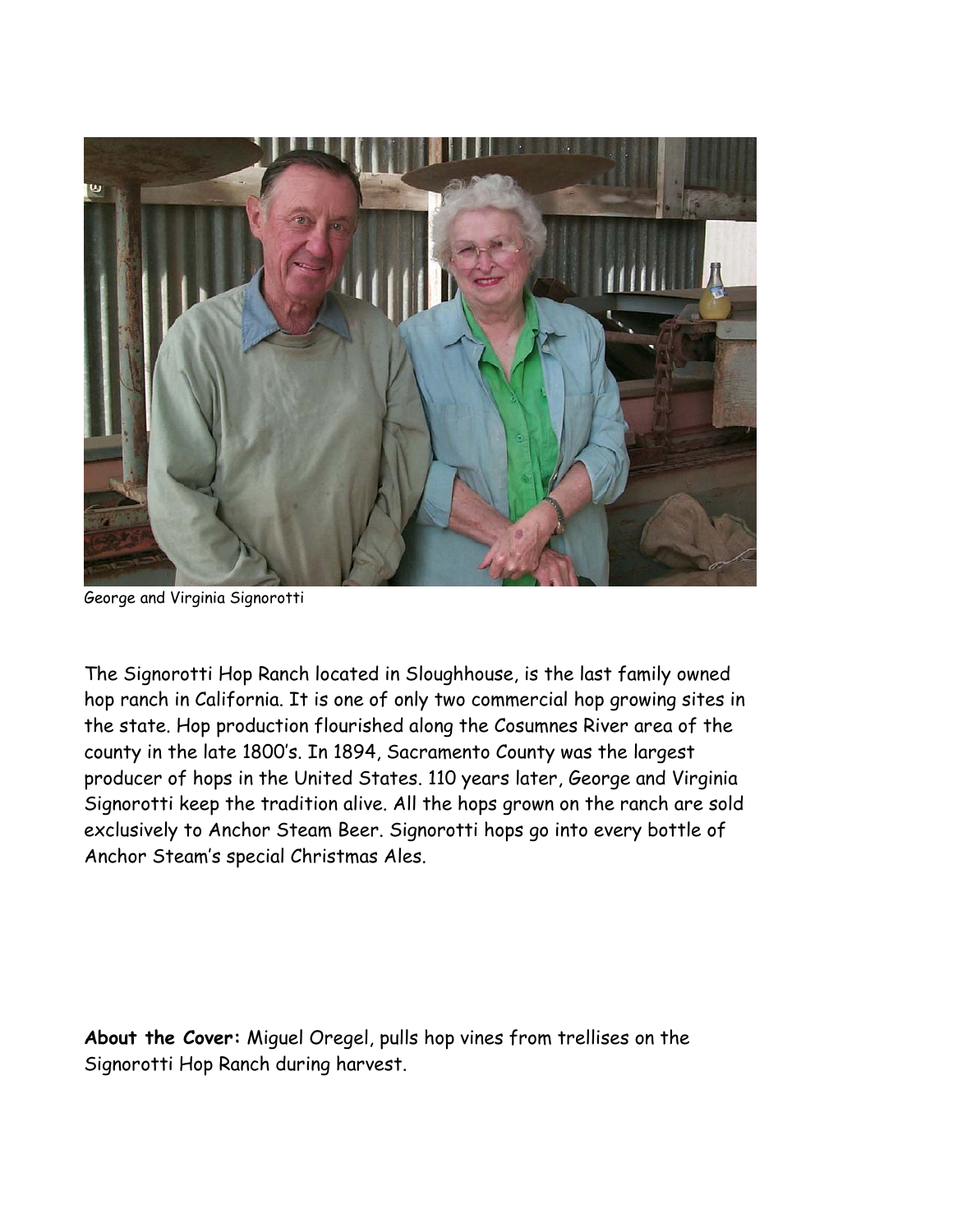

## **COUNTY OF SACRAMENTO**

### **AGRICULTURAL COMMISSIONER WEIGHTS & MEASURES**

**Frank E. Carl Agricultural Commissioner Director of Weights and Measures** 

**Phone (916) 875-6603** 4137 Branch Center Road → Sacramento California 95827-3897 Fax (916) 875-6150

July 26, 2004

A. G. KAWAMURA, SECRETARY California Department of Food and Agriculture

THE HONORABLE BOARD OF SUPERVISORS County of Sacramento

In accordance with the provisions of Section 2279 of the California Food and Agricultural Code, I am pleased to submit the 2003 Sacramento County Crop and Livestock Report. This report represents estimated values based upon the most common first point of sale of the commodity produced. Total crop values for 2003 are slightly improved from the previous year largely on the strength of the livestock and poultry values while wine grape values fell slightly. Total production value for 2003 was \$274,900,000. These values are gross values and do not take into consideration costs of production and transportation. In almost every instance, increased costs of regulatory compliance, workers' compensation insurance and escalating energy costs have more than offset improvements in commodity values. While the agricultural economy is improved from last year, many individual growers continue to struggle in a very difficult market.

While wine grapes continue to be the county production value leader, average grape prices continued lower and harvested acreage fell by 10% from the 2002 crop year resulting in overall production value being reduced by almost \$9 million. This is a reduction in the past two years of 33% of crop value. Production was up slightly as young vines mature and the future still holds promise for area wine grape producers as the product quality here outshines wine grapes from the hotter interior southern San Joaquin valley.

Milk production was down slightly in 2003 and continued low prices until the closing months of the year left milk values virtually unchanged from last year's report. Dairy producers are anticipating improved returns with a sharp upswing in values as they begin the 2004 crop year.

Pear production was slightly lower on reduced acreage and prices for both fresh market and processing were down from the previous year. Sacramento continues to lead the state in Bartlett pear production and a total value over \$22 million.

Processing tomatoes, once one of the premier cash crops in this region have faced difficult times in recent years with low market prices and relocation of several processing facilities to the San Joaquin Valley. During the 2003 crop year, tomato producers were significantly impacted by several days of extremely hot weather in July that severely reduced fruit set. Later in the season, there were significant rains in August that created conditions that promoted mold in some fields that virtually destroyed the crop. Average yields were much lower than normal and some fields were abandoned as a result of the poor crop set and mold damage. Crop value was down 40% to \$5.7 million.

A section has been included in the report on pest exclusion and detection activities that this office performs on a routine basis, as well as a brief report on the Glassy winged Sharpshooter program in Sacramento County.

I would like to express my thanks to the many producers in Sacramento County who provided the information for this report. I also appreciate the efforts of my staff, particularly Ramona Saunders for compiling the report and Vicki Brewer for producing it.

Respectfully submitted,

Frank E. Carl Agricultural Commissioner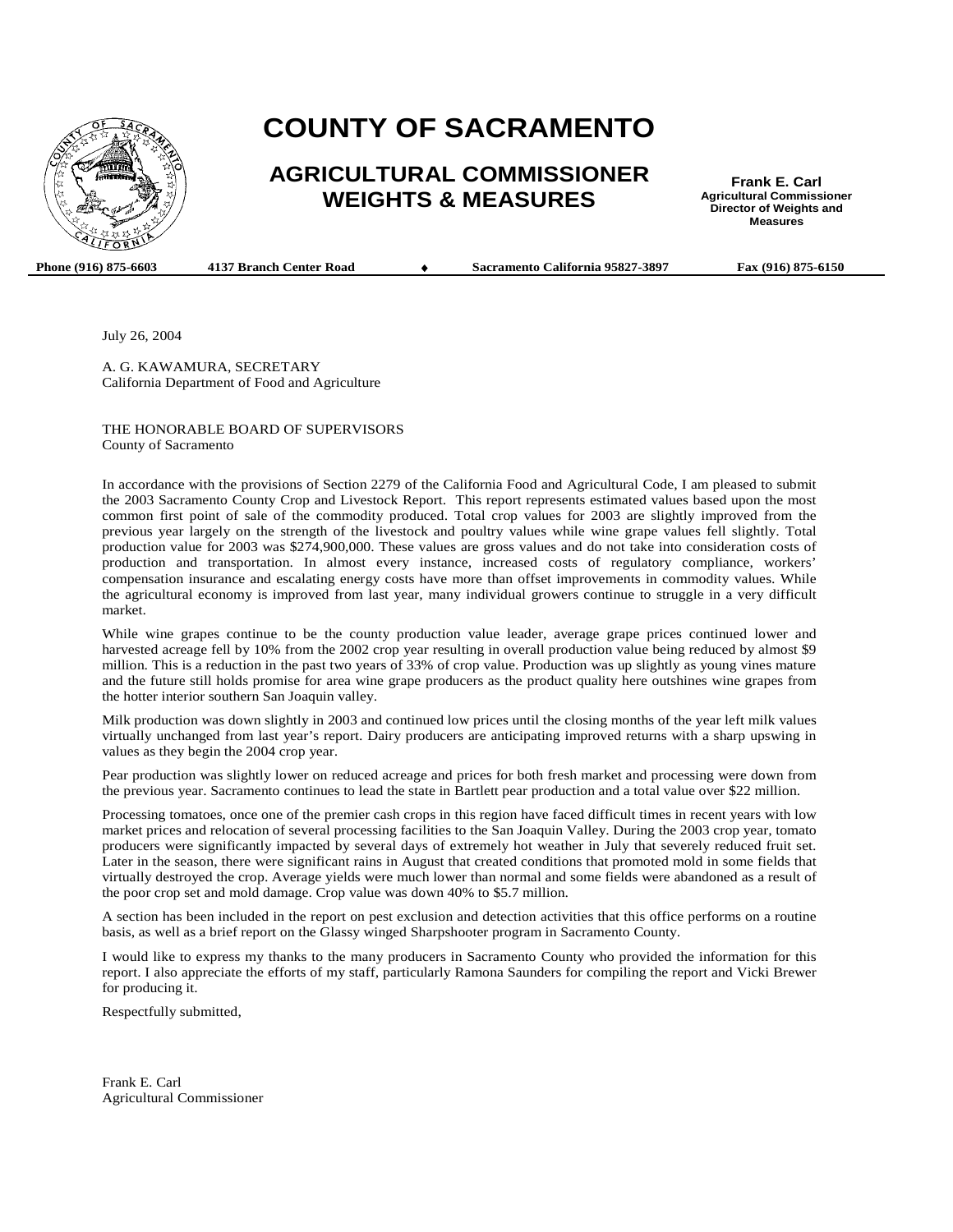## GROSS VALUE OF AGRICULTURAL PRODUCTION 1993 - 2003

| 2003     | \$<br>274,900,000 |
|----------|-------------------|
| *2002    | \$<br>272,674,000 |
| 2001     | \$<br>298,719,000 |
| 2000     | \$<br>286,231,000 |
| 1999     | \$<br>293,859,000 |
| 1998     | \$<br>275,408,000 |
| 1997     | \$<br>249,793,000 |
| 1996     | \$<br>244,416,000 |
| 1995     | \$<br>229,787,000 |
| 1994     | \$<br>225,182,000 |
| 1993     | \$<br>228,651,000 |
| *revised |                   |



## SUMMARY OF PRODUCTION 2003 2002 Value of Value of Production Production Apiary \$ 55,000 51,000 \$ Field Crops 6 46,855,000 \$ 49,719,000 Fruit & Nut Crops  $$91,308,000 $104,429,000$ Livestock & Poultry  $$37,777,000 $25,556,000$ Livestock Products  $\qquad \qquad$  \$ 39,170,000 \$ 38,824,000 Nursery Stock  $\uparrow$  \$ 31,442,000 \$ 26,378,000 Seed Crops \$ 3,775,000 3,913,000 \$ Vegetable Crops  $$ 24,384,000 $ 23,938,000$

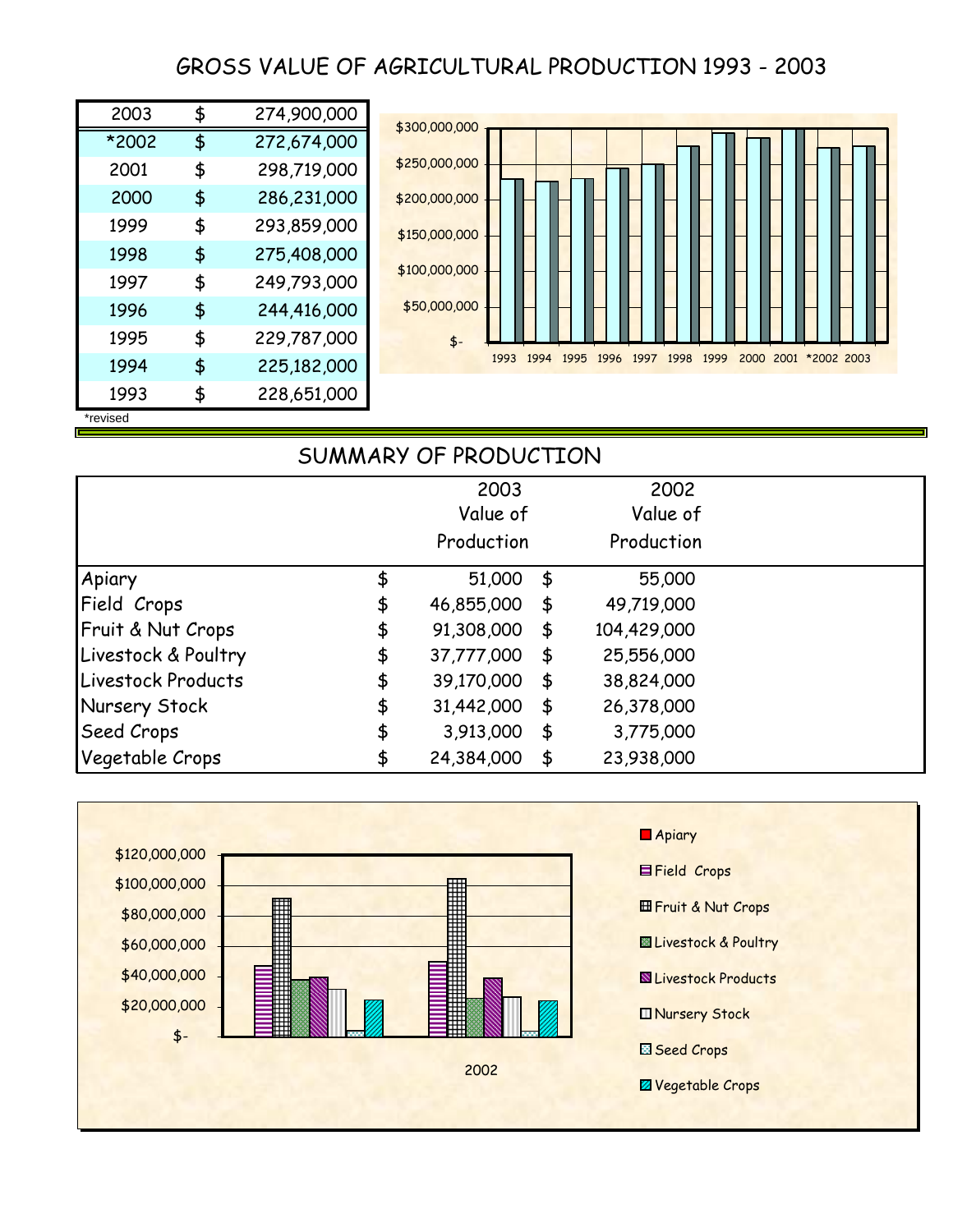## **THE TEN LEADING FARM COMMODITIES - 2003**

| Grapes, Wine    | \$63,003,000 |
|-----------------|--------------|
| Milk - Market   | 38,159,000   |
| Nursery Stock   | 31,442,000   |
| Pears, Bartlett | 22,195,000   |
| Poultry         | 18,899,000   |
| Rice            | 14,022,000   |
| Cattle & Calves | 10,959,000   |
| Corn, Field     | 8,669,000    |
| Hay, Alfalfa    | 6,655,000    |
| Corn, Silage    | 6,002,000    |
| All Other       | 54,895,000   |



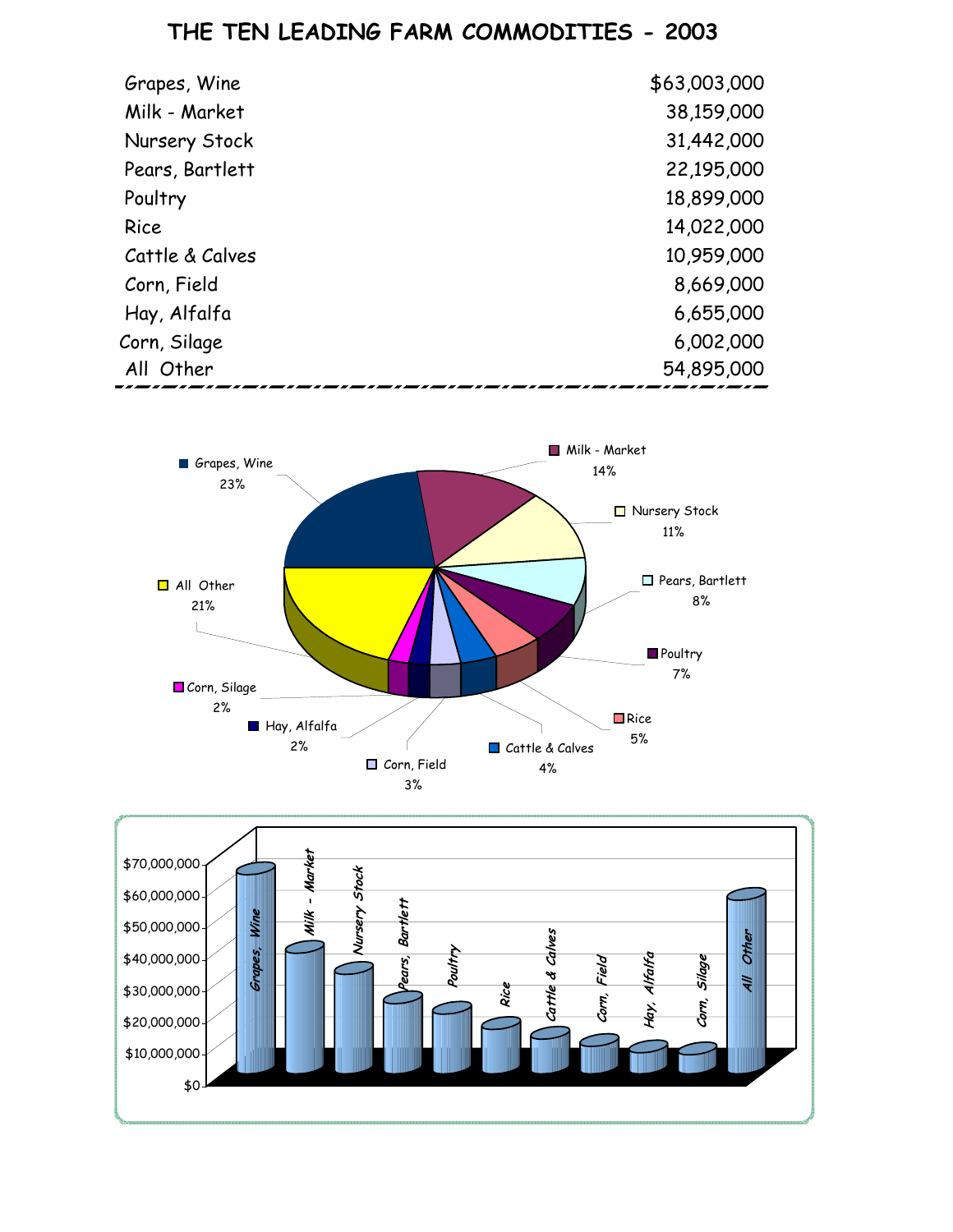# FIELD CROPS

| PRODUCTION      |      |                   |      | VALUE   |                  |        |    |            |
|-----------------|------|-------------------|------|---------|------------------|--------|----|------------|
|                 |      | Harvested         | Per  |         |                  | Per    |    |            |
| Item            | Year | Acreage           | Acre | Total   | Unit             | Unit   |    | Total      |
| <b>Barley</b>   | 2003 | 862               | 2.2  | 1,900   | <b>TON</b><br>\$ | 108.00 | \$ | 205,000    |
|                 | 2002 | 343               | 1.0  | 340     | <b>TON</b>       | 97.00  |    | 33,000     |
| Beans, Dry      | 2003 | 2,426             | 1.2  | 2,910   | <b>TON</b>       | 580.00 |    | 1,688,000  |
|                 | 2002 | 1,457             | 0.8  | 1,170   | <b>TON</b>       | 544.00 |    | 636,000    |
| Corn, Field     | 2003 | 21,000            | 4.3  | 90,300  | <b>TON</b>       | 96.00  |    | 8,669,000  |
|                 | 2002 | 23,430            | 4.9  | 114,810 | <b>TON</b>       | 96.00  |    | 11,022,000 |
| Corn, Silage    | 2003 | 10,992            | 26.0 | 285,790 | <b>TON</b>       | 21.00  |    | 6,002,000  |
|                 | 2002 | 11,715            | 27.0 | 316,310 | <b>TON</b>       | 20.40  |    | 6,453,000  |
| Green Chop      | 2003 | see miscellaneous |      |         |                  |        |    |            |
| (Oat Silage)    | 2002 | 1,327             | 10.1 | 13,400  | <b>TON</b>       | 18.00  |    | 241,000    |
| Hay, Alfalfa    | 2003 | 11,235            | 6.3  | 70,800  | <b>TON</b>       | 94.00  |    | 6,655,000  |
|                 | 2002 | 15,359            | 6.8  | 104,400 | <b>TON</b>       | 101.00 |    | 10,544,000 |
| Hay, Grain      | 2003 | 1,780             | 2.5  | 4,450   | <b>TON</b>       | 59.40  |    | 264,000    |
| (Oat)           | 2002 | 2,645             | 2.4  | 6,350   | <b>TON</b>       | 77.00  |    | 489,000    |
| Hay, Other      | 2003 | 1,409             | 4.4  | 6,200   | <b>TON</b>       | 101.00 |    | 626,000    |
| (Sudan, Clover) | 2002 | 4,982             | 3.0  | 14,950  | <b>TON</b>       | 46.00  |    | 688,000    |
| Oats            | 2003 | 500               | 2.0  | 1,000   | <b>TON</b>       | 60.00  |    | 60,000     |
|                 | 2002 | 711               | 1.4  | 1,000   | <b>TON</b>       | 75.00  |    | 75,000     |
| Pasture         | 2003 | 20,000            |      |         | <b>ACRE</b>      | 125.00 |    | 2,500,000  |
| Irrigated       | 2002 | 22,130            |      |         | <b>ACRE</b>      | 125.00 |    | 2,766,000  |

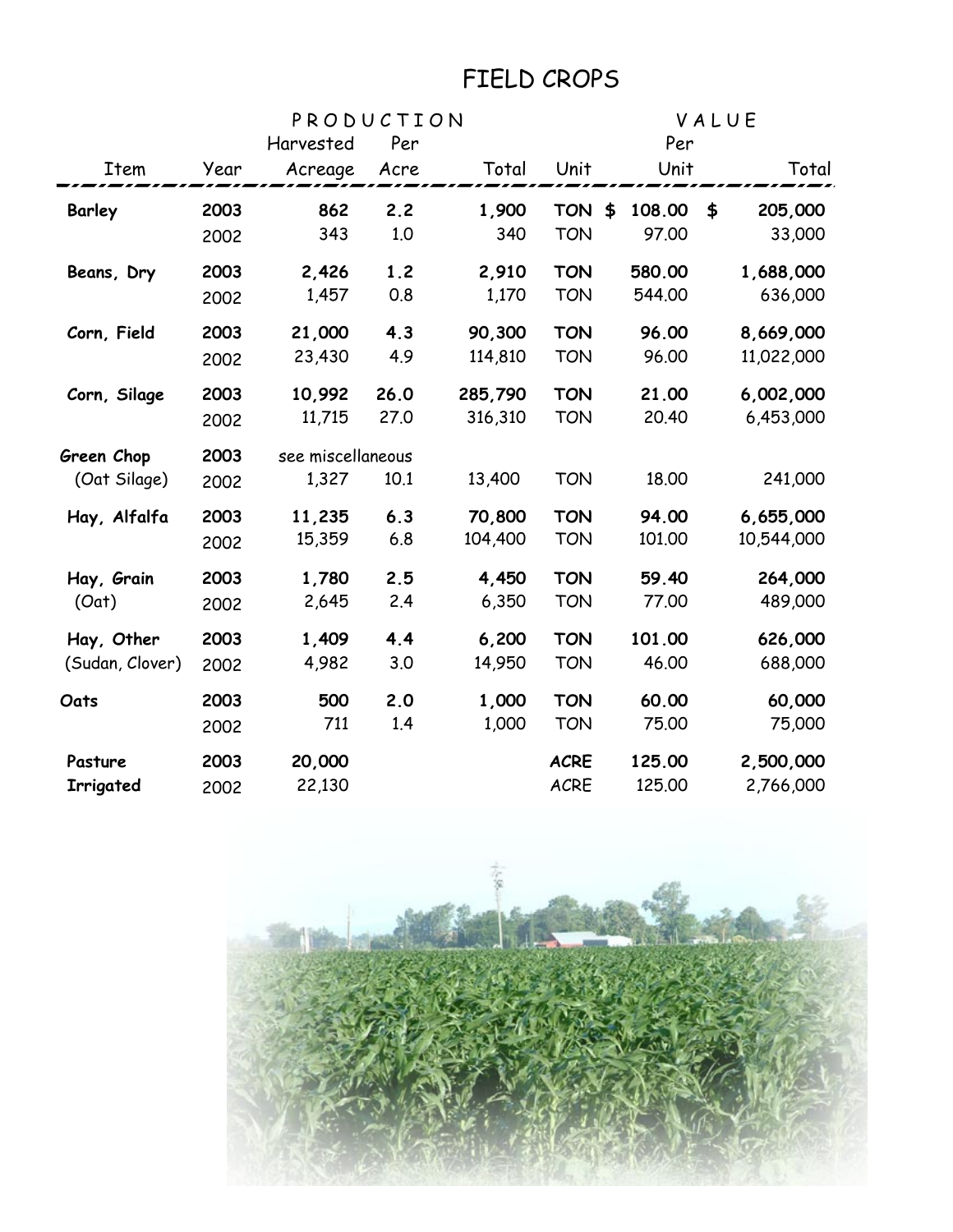# FIELD CROPS continued



PRODUCTION VALUE

|                |      | Harvested | Per  |                                                          |             | Per            |                  |
|----------------|------|-----------|------|----------------------------------------------------------|-------------|----------------|------------------|
| Item           | Year | Acreage   | Acre | Total                                                    | Unit        | Unit           | Total            |
| Range          | 2003 | 65,000    |      |                                                          | ACRE \$     | 22.00          | \$<br>1,430,000  |
|                | 2002 | 72,500    |      |                                                          | <b>ACRE</b> | 22,00          | 1,595,000        |
| Rice           | 2003 | 10,768    | 4.1  | 44,150                                                   | <b>TON</b>  | $\star$ 317.60 | 14,022,000       |
|                | 2002 | 8,831     | 4.4  | 38,860                                                   | TON         | ★ 254.00       | 9,870,000        |
| Safflower      | 2003 | 7,017     | 1.1  | 7,720                                                    | <b>TON</b>  | 265.40         | 2,049,000        |
|                | 2002 | 6,319     | 1.2  | 7,580                                                    | TON         | 238.10         | 1,805,000        |
| Sorghum, Grain | 2003 | 617       | 1.6  | 990                                                      | <b>TON</b>  | 94.20          | 93,000           |
|                | 2002 | 620       | 2.0  | 1,240                                                    | TON         | 102.30         | 127,000          |
| Wheat          | 2003 | 9,503     | 1.7  | 16,160                                                   | <b>TON</b>  | 127.00         | 2,052,000        |
|                | 2002 | 9,730     | 2.5  | 24,330                                                   | TON         | 102.00         | 2,482,000        |
| Misc. Field    | 2003 | 1,611     |      | Green Chop, hops, miscellaneous silage, and organic rice |             |                | 540,000          |
|                | 2002 | 1,554     |      | Sunflower, soybean, hops, organic rice and potatoes      |             |                | 893,000          |
| Total          | 2003 | 164,720   |      |                                                          |             |                | \$<br>46,855,000 |
|                | 2002 | 183,653   |      |                                                          |             |                | \$<br>49,719,000 |

 $\bigstar$  includes government payment to maintain reporting consistency between counties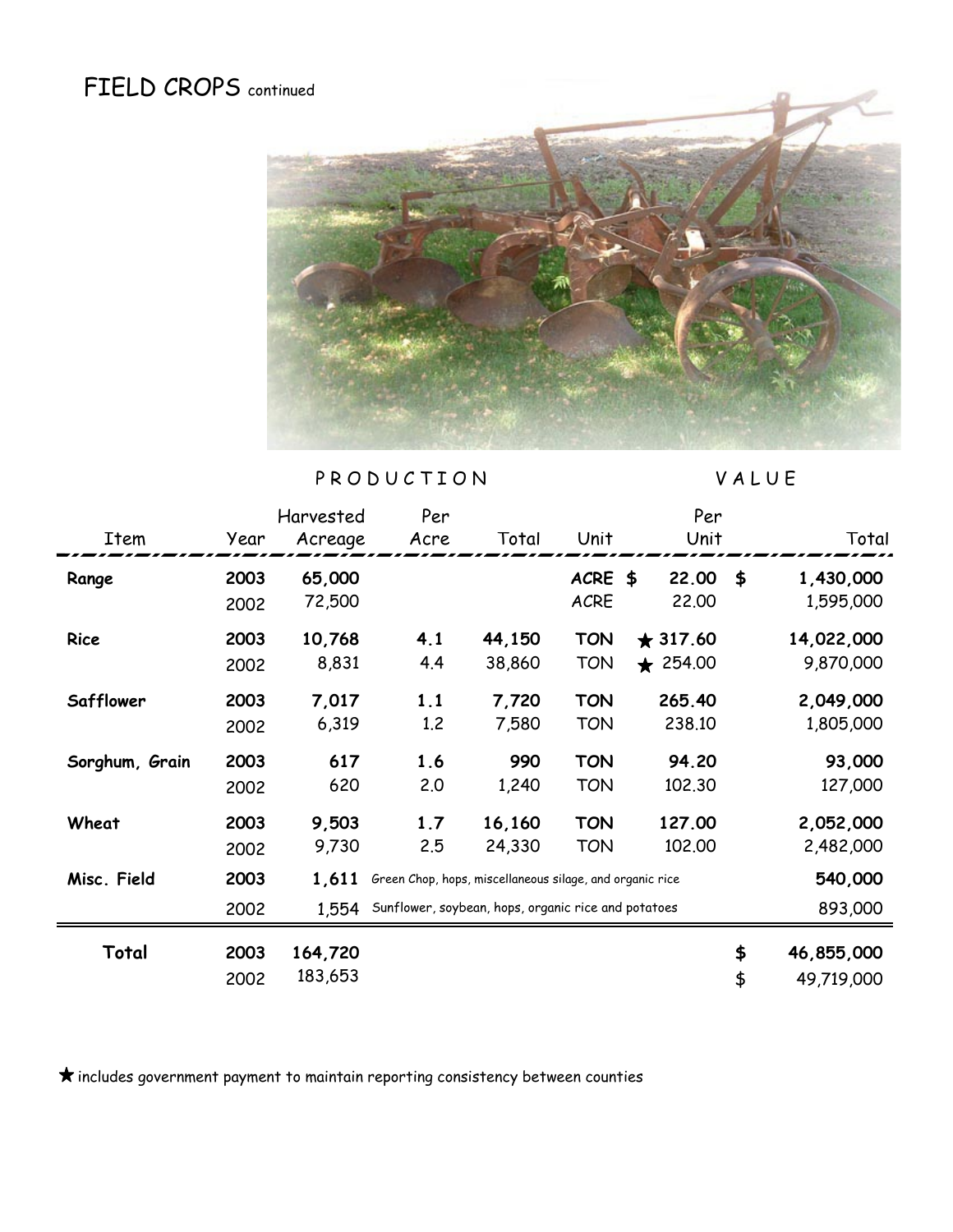## FRUIT AND NUT CROPS

| Total          | 2003<br>2002 | 31,168<br>34,050 |                                                                                                                      |                                                                                                                          |            |    |          | \$<br>\$  | 91,308,000<br>104,429,000 |
|----------------|--------------|------------------|----------------------------------------------------------------------------------------------------------------------|--------------------------------------------------------------------------------------------------------------------------|------------|----|----------|-----------|---------------------------|
|                | 2002         | 835              |                                                                                                                      | Almonds, apricots, bosc pears, table grapes, kiwi, nectarines,<br>organic fruit, peaches, pistachios, plums, and walnuts |            |    |          |           | 1,165,000                 |
| Miscellaneous  | 2003         | 995              | Almonds, apricots, chestnuts, kiwi, nectarines, organic olives,<br>organic pears, peaches, pecan, plums, and walnuts |                                                                                                                          |            |    |          | 1,844,000 |                           |
|                | 2002         | 92               | 6.5                                                                                                                  | 598                                                                                                                      | <b>TON</b> |    | 2,000.00 |           | 1,196,000                 |
| Strawberries   | 2003         | 93               | 6.6                                                                                                                  | 614                                                                                                                      | <b>TON</b> |    | 2,000.00 |           | 1,228,000                 |
|                | 2002         |                  |                                                                                                                      | 6,426                                                                                                                    | <b>TON</b> |    | 20.00    |           | 129,000                   |
| Juice (Other)  | 2003         |                  |                                                                                                                      | 7,600                                                                                                                    | <b>TON</b> |    | 20,00    |           | 152,000                   |
|                | FOB 2002     |                  |                                                                                                                      | 26,330                                                                                                                   | <b>TON</b> |    | 300.00   |           | 7,899,000                 |
|                | Fresh 2003   |                  |                                                                                                                      | 27,085                                                                                                                   | <b>TON</b> |    | 250.00   |           | 6,771,000                 |
|                | 2002         |                  |                                                                                                                      | 81,534                                                                                                                   | <b>TON</b> |    | 237.00   |           | 19,324,000                |
| Processed 2003 |              |                  |                                                                                                                      | 75,231                                                                                                                   | <b>TON</b> |    | 203.00   |           | 15,272,000                |
|                | 2002         | 6,015            | 19.0                                                                                                                 | 114,285                                                                                                                  | <b>TON</b> |    |          |           | 27,352,000                |
| Pears          | 2003         | 5,666            | 19.4                                                                                                                 | 109,920                                                                                                                  | <b>TON</b> |    |          |           | 22,195,000                |
|                | 2002         | 26,597           | $6.2$                                                                                                                | 164,901                                                                                                                  | <b>TON</b> |    | 448.00   |           | 73,876,000                |
| Grapes, Wine   | 2003         | 23,698           | 6.3                                                                                                                  | 149,297                                                                                                                  | <b>TON</b> |    | 422.00   |           | 63,003,000                |
|                | 2002         | 213              | 1.0                                                                                                                  | 213                                                                                                                      | <b>TON</b> |    | 1,021.00 |           | 217,000                   |
| Cherries       | 2003         | 303              | 2.6                                                                                                                  | 788                                                                                                                      | <b>TON</b> |    | 1,947.00 |           | 1,534,000                 |
|                | 2002         | 298              | 8.2                                                                                                                  | 2,444                                                                                                                    | <b>TON</b> |    | 255.00   |           | 623,000                   |
| <b>Apples</b>  | 2003         | 413              | 17.0                                                                                                                 | 7,021                                                                                                                    | <b>TON</b> | \$ | 214.21   |           | \$<br>1,504,000           |
| Item           | Year         | Acreage          | Acre                                                                                                                 |                                                                                                                          | Total Unit |    | Unit     |           | Total                     |
|                |              | Harvested        | Per                                                                                                                  |                                                                                                                          |            |    | Per      |           |                           |
|                |              | PRODUCTION       |                                                                                                                      |                                                                                                                          |            |    |          |           | VALUE                     |

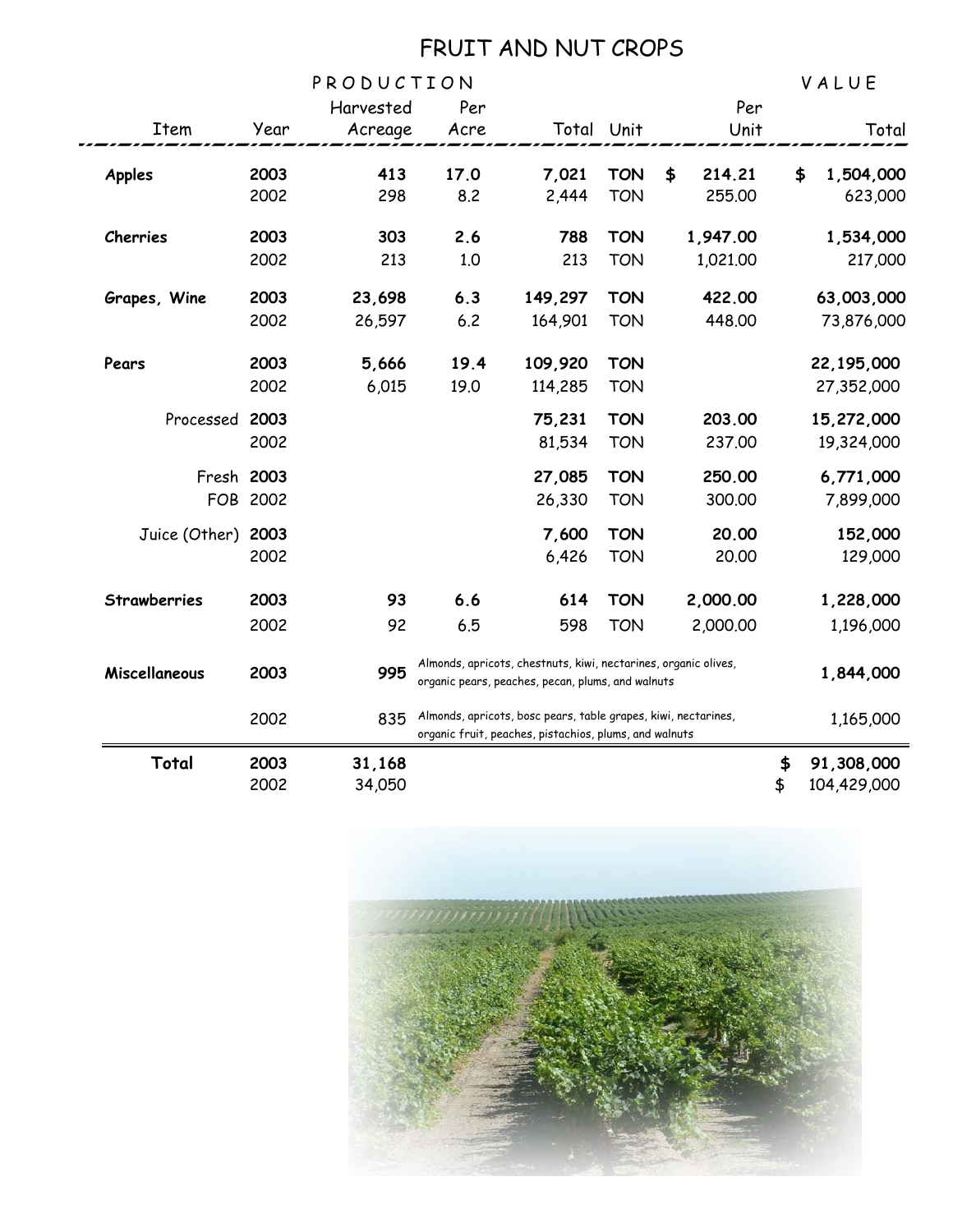# LIVESTOCK AND POULTRY

|             |            | PRODUCTION                                                           | VALUE      |            |             |     |            |
|-------------|------------|----------------------------------------------------------------------|------------|------------|-------------|-----|------------|
|             |            | No. of                                                               |            |            | Per         |     |            |
| Item        | Year       | Head                                                                 | Liveweight | Unit       | Unit        |     | Total      |
| Cattle &    | 2003       | 25,027                                                               | 160,107    | <b>CWT</b> | \$68.45     | \$  | 10,959,000 |
| Calves      | ×.<br>2002 | 23,033                                                               | 149,261    | CWT        | \$<br>57.00 | \$  | 8,508,000  |
| Sheep &     | 2003       | see Livestock - Other                                                |            |            |             |     |            |
| Lambs       | 2002       | 1,184                                                                | 1,447      | CWT        | \$<br>76.00 | ∫\$ | 110,000    |
| Hogs &      | 2003       | 5,313                                                                | 5,957      | <b>CWT</b> | 59.00       |     | 351,000    |
| Pigs        | 2002       | 5,313                                                                | 5,940      | CWT        | 58.00       |     | 345,000    |
| Poultry     | 2003       | Chickens (roasters, fryers and custom) and Turkeys                   |            | 18,899,000 |             |     |            |
|             | 2002       | Chickens (roasters, fryers and custom) and Turkeys                   |            |            |             |     | 11,116,000 |
| Aquaculture | 2003       | see Livestock - Other                                                |            |            |             |     |            |
|             | 2002       | Catfish, sturgeon, minnows, edible carp, striped bass, and cray fish |            |            |             |     | 5,449,000  |
| Livestock   | 2003       | Game birds, manure, sheep, and aquaculture                           |            |            |             |     | 7,568,000  |
| Other       | 2002       | Game birds and manure                                                |            |            |             |     | 28,000     |
| Total       | 2003       |                                                                      |            |            |             | \$  | 37,777,000 |
|             | 2002       |                                                                      |            |            |             | \$  | 25,556,000 |

\* Revised

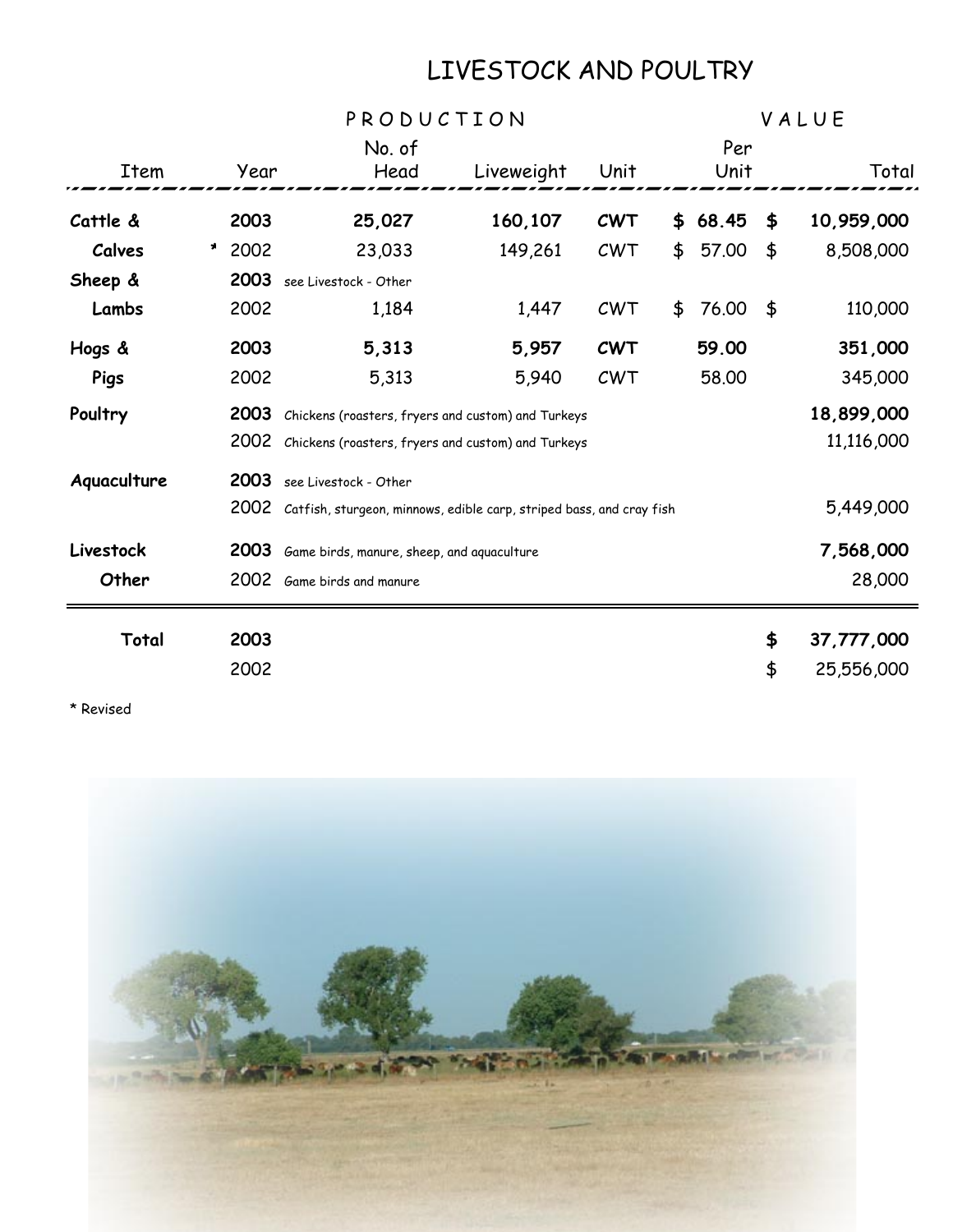# LIVESTOCK PRODUCTS

|                           |      | PRODUCTION |            |    | V                      |    | ALUE |            |       |
|---------------------------|------|------------|------------|----|------------------------|----|------|------------|-------|
|                           |      |            |            |    | Per                    |    |      |            |       |
| Item                      | Year | Production | Unit       |    | Unit                   |    |      |            | Total |
| Milk-Market               | 2003 | 3,283,875  | <b>CWT</b> | \$ | $11.62 \; \; \text{S}$ |    |      | 38,159,000 |       |
|                           | 2002 | 3,413,774  | CWT        | \$ | $11.14 \quad$ \$       |    |      | 38,029,000 |       |
| <b>Milk-Manufacturers</b> | 2003 | 84,982     | <b>CWT</b> |    | 11.82                  |    |      | 1,004,000  |       |
|                           | 2002 | 74,155     | CWT        |    | 10.64                  |    |      | 789,000    |       |
| Wool                      | 2003 | 16,019     | LB         |    | 0.46                   |    |      |            | 7,000 |
|                           | 2002 | 16,157     | LB         |    | 0.40                   |    |      |            | 6,000 |
| Total                     | 2003 |            |            |    |                        | \$ |      | 39,170,000 |       |
|                           | 2002 |            |            |    |                        | \$ |      | 38,824,000 |       |



APIARY PRODUCTS

V A L U E

Apiary **2003** Honey and pollination **1996 1000 \$51,000** 

**Products** 2002 Honey and pollination \$55,000

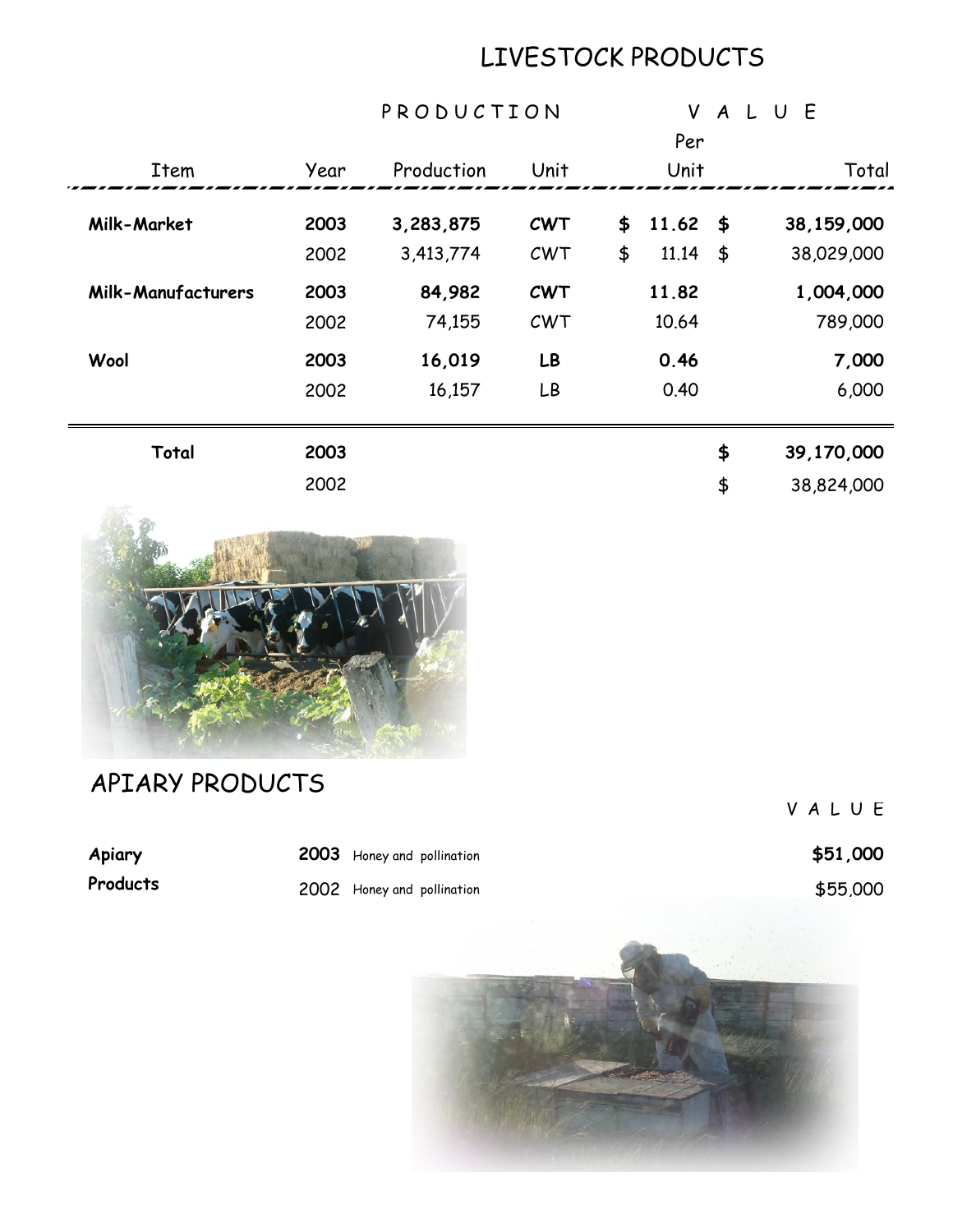

NURSERY STOCK

|               |      | Harvested |                                                                                             |            |
|---------------|------|-----------|---------------------------------------------------------------------------------------------|------------|
| Item          | Year | Acreage   |                                                                                             | Value      |
| Nursery Stock | 2003 | 624.9     | \$                                                                                          | 31,442,000 |
|               | 2002 | 666.0     | \$                                                                                          | 26,378,000 |
|               |      |           | Ornamental trees and shrubs, christmas trees, grape stock, turf grass and strawberry plants |            |
|               |      |           |                                                                                             |            |
|               |      |           |                                                                                             |            |

| Total 2003 | 625.0 | \$31,442,000 |
|------------|-------|--------------|
| 2002       | 666.0 | \$26,378,000 |

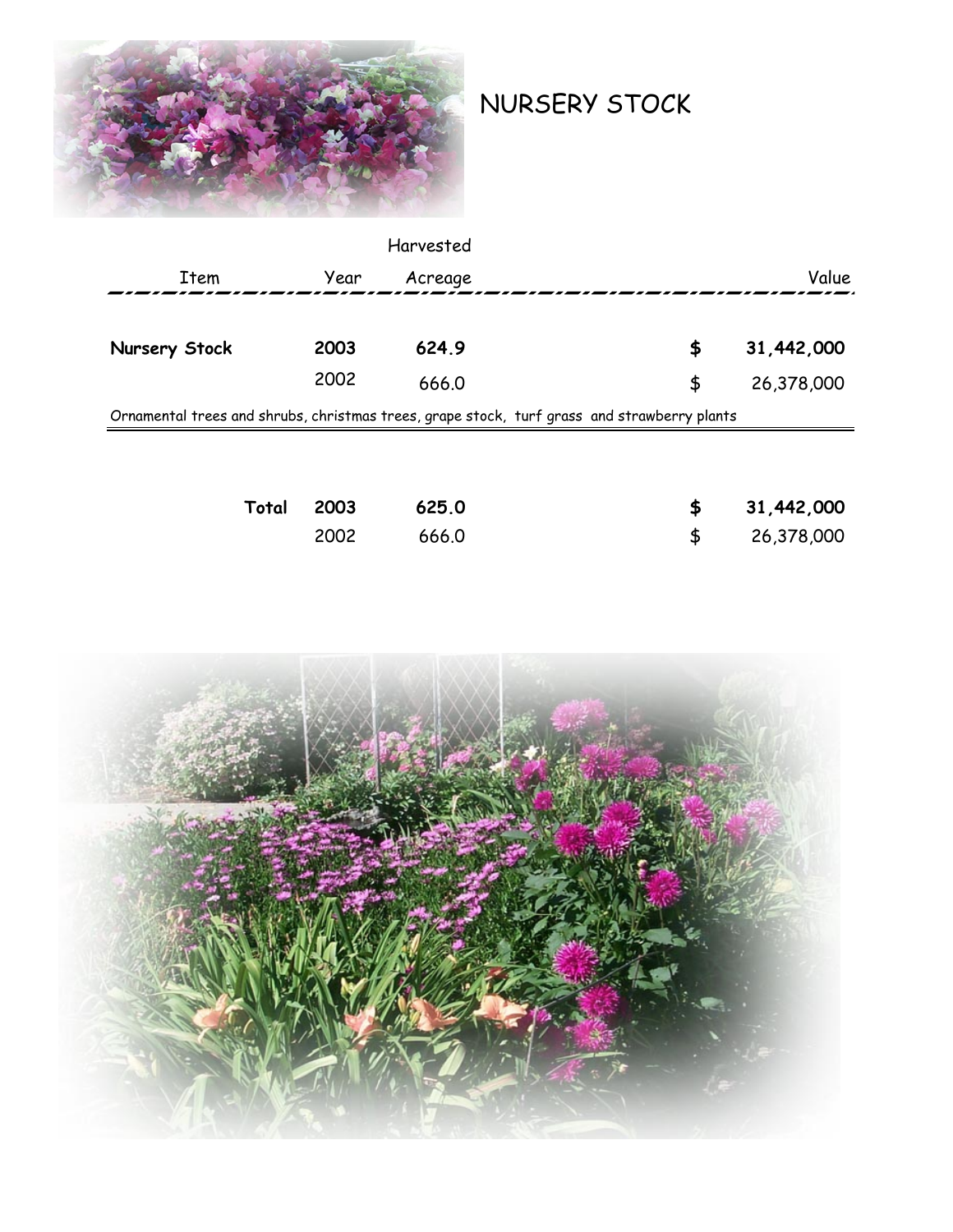# SEED CROPS

P R O D U C T I O N V A L U E

| Total         | 2003 | 4,475        |        |                                                        |            |                       | \$3,913,000 |
|---------------|------|--------------|--------|--------------------------------------------------------|------------|-----------------------|-------------|
|               | 2002 | 56           |        | Bean, onion, squash and watermelon                     |            |                       | 36,000      |
| Miscellaneous | 2003 | 172          |        | Alfalfa, bean, cucumber, squash, watermelon, and wheat |            |                       | 136,000     |
|               | 2002 | 3,000        | 2750.0 | 8,250,000                                              | LB         | 0.19                  | 1,568,000   |
| Sudan         | 2003 | 1,762        | 2800.0 | 4,933,600                                              | LB         | 0.24                  | 1,184,000   |
|               | 2002 | 1,578        | 4.2    | 6,600                                                  | <b>TON</b> | 280,00                | 1,848,000   |
| <b>Rice</b>   | 2003 | 1,175        | 4.1    | 4,800                                                  | <b>TON</b> | 360.00                | 1,728,000   |
|               | 2002 | 608          | 432.0  | 262,700                                                | LB         | 1.23<br>$\frac{4}{5}$ | \$323,000   |
| Clover        | 2003 | 1,366        | 486.8  | 665,000                                                | $LB$ \$    | 1.30                  | \$865,000   |
| Item          |      | Year Acreage | Acre   | Total                                                  | Unit       | Unit                  | Total       |
|               |      | Harvested    | Per    |                                                        |            | Per                   |             |

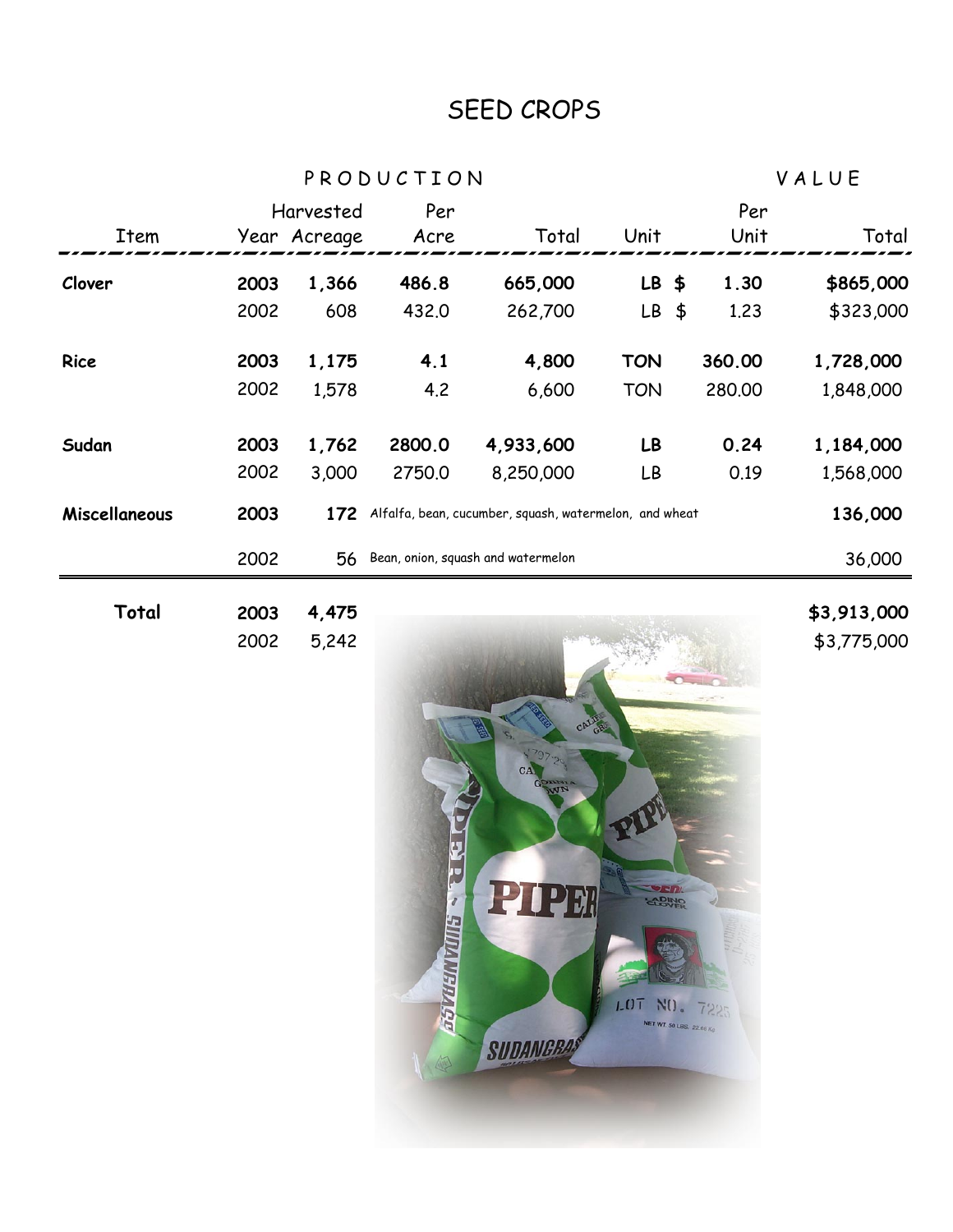# VEGETABLE CROPS

|                   |      |                   | PRODUCTION |                                                                                                                                                                                                |            | VALUE    |                  |
|-------------------|------|-------------------|------------|------------------------------------------------------------------------------------------------------------------------------------------------------------------------------------------------|------------|----------|------------------|
|                   |      | Harvested         | Per        |                                                                                                                                                                                                |            | Per      |                  |
| Item              | Year | Acreage           | Acre       | Total Unit                                                                                                                                                                                     |            | Unit     | Total            |
|                   |      |                   |            |                                                                                                                                                                                                |            |          |                  |
| Corn, Sweet       | 2003 | see miscellaneous |            | $\mathbf 0$                                                                                                                                                                                    | <b>TON</b> |          | \$               |
|                   | 2002 | 491               | 5.9        | 2,897                                                                                                                                                                                          | <b>TON</b> | 1,449.00 | 4,198,000        |
| Peppers -         | 2003 | 263               | 12.4       | 3,261                                                                                                                                                                                          | <b>TON</b> | 482.00   | 1,572,000        |
| All               | 2002 | 111               | 12.5       | 1,388                                                                                                                                                                                          | <b>TON</b> | 298.00   | 413,000          |
| <b>Pumpkins</b>   | 2003 | 360               | 19.2       | 6,912                                                                                                                                                                                          | <b>TON</b> | 130.00   | 899,000          |
|                   | 2002 | 556               | 17.9       | 9,952                                                                                                                                                                                          | <b>TON</b> | 178.00   | 1,772,000        |
| Squash            | 2003 | 261               | 8.5        | 2,219                                                                                                                                                                                          | <b>TON</b> | 604.00   | 1,340,000        |
|                   | 2002 | see miscellaneous |            |                                                                                                                                                                                                |            |          |                  |
| Tomatoes,         | 2003 | see miscellaneous |            | $\mathbf{o}$                                                                                                                                                                                   | <b>TON</b> |          |                  |
| Fresh             | 2002 | 824               | 20.4       | 16,810                                                                                                                                                                                         | <b>TON</b> | 352,00   | 5,917,000        |
| Tomatoes,         | 2003 | 4,343             | 26.4       | 114,655                                                                                                                                                                                        | <b>TON</b> | 49.80    | 5,710,000        |
| Processed         | 2002 | 5,717             | 34.9       | 199,523                                                                                                                                                                                        | <b>TON</b> | 47.60    | 9,497,000        |
| Miscellaneous     | 2003 | 1,949             |            | Artichoke, asparagus, misc. beans, misc. greens, sweet corn,<br>cucumber, eggplant, onions, peas, fresh tomatoes, and watermelon                                                               |            |          | 14,863,000       |
|                   | 2002 | 1,054             |            | Artichoke, asparagus, misc. beans, beets, bok choy, cabbage,<br>cucumber, daikon, eggplant, kale, misc. melon, napa cabbage, okra,<br>green onion, onion-dry, organic vegetables, peas, squash |            |          | 2,141,000        |
| <b>Total 2003</b> |      | 7,176             |            |                                                                                                                                                                                                |            |          | 24,384,000       |
|                   | 2002 | 8,753             |            |                                                                                                                                                                                                |            |          | \$<br>23,938,000 |
|                   |      |                   |            |                                                                                                                                                                                                |            |          |                  |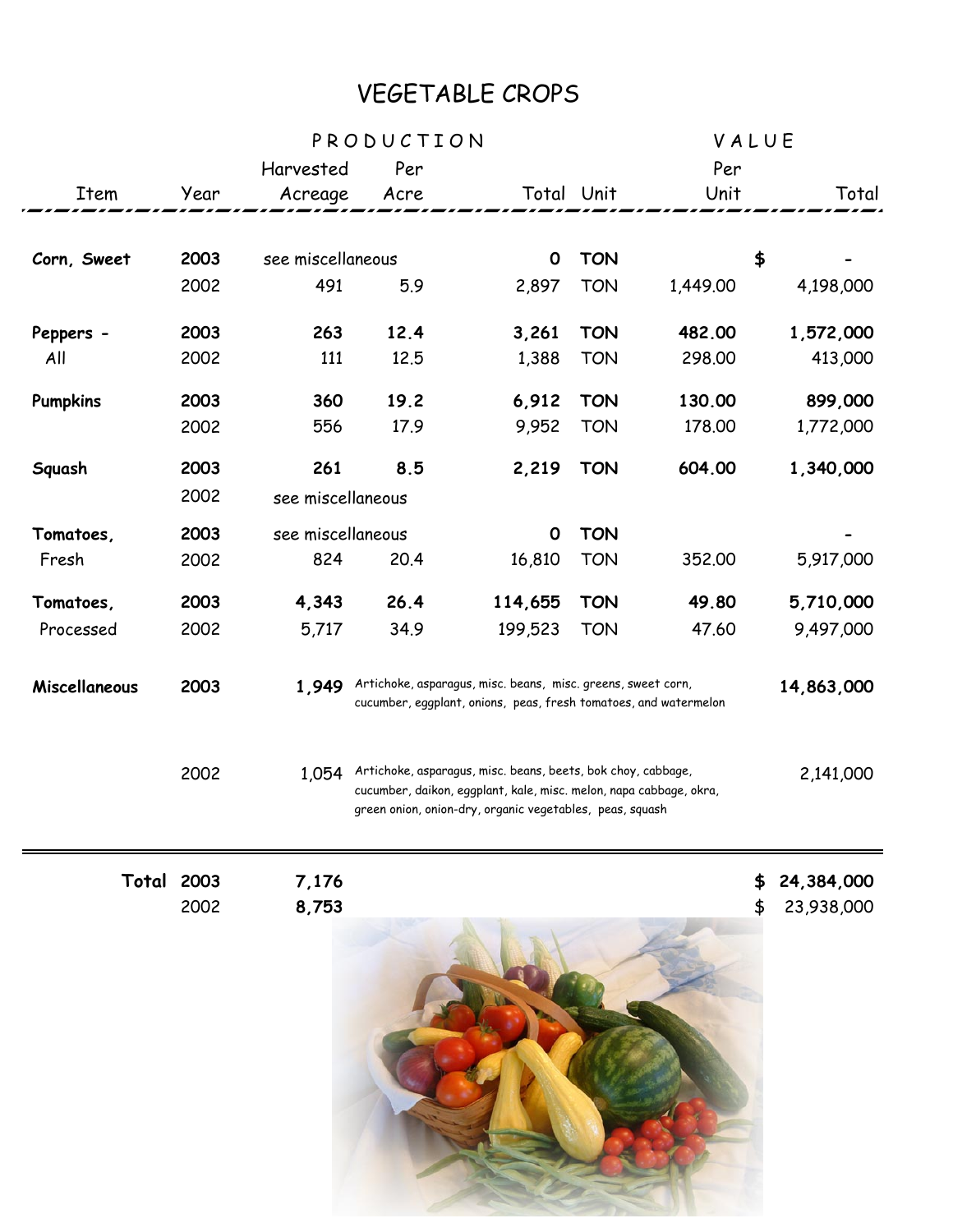#### **PEST EXCLUSION / PLANT QUARANTINE**

Agricultural pests have the opportunity each day to 'hitchhike" into Sacramento County. Imported flowers from South America arriving at Federal Express, exotic fruits sent through the mail, a nursery shipment from anther state; these are but a few ways non-native pests may be transported into our county. If not intercepted, these "invaders" could cause millions of dollars of damage to local crops and our economy. In 2003, Sacramento County Agricultural inspectors inspected 148,821 shipments.

When pests are intercepted, they are sent to the California Department of Food and Agriculture Plant and Pest Diagnostic Laboratory. There, they are identified and rated as to their ability to cause economic harm to the environment. An "A" rating is given to organisms of known economic importance; subject to eradication, containment, or rejection. "Q" rated organisms are suspected of being economically important but a permanent rating has not been established. They are treated as "A" rated pests, and rejected

| <b>Scientific Name</b>     | <b>Common Name</b>          | Rating | Origin of Shipment |
|----------------------------|-----------------------------|--------|--------------------|
| Agromyzidae                | leafminer                   | Q      | Columbia, S.A.     |
| Aleurocerus palmae         | whitefly                    | Q      | Florida            |
| Alyrodae sp                | whitefly                    | Q      | Hawaii             |
| Amorbia sp.                | <b>Tortricid leafroller</b> | Q      | Florida            |
| Cabomba                    | aquatic weed                | Q      | Pennsylvania       |
| Carolina Fanwort           | aquatic weed                | Q      | Ohio               |
| Caulerpa sp.               | grape algae                 | Q      | Indianna           |
| Chionaspis heterophyllae   | pine scale                  | Q      | Florida            |
| Diastrophus radicum        | root gall wasp              | A      | Arkansas           |
| Diplidis diandra           | aquatic weed                | Q      | Pennsylvania       |
| Dryophthorus sp.           | weevil                      | Α      | Hawaii             |
| Epoasca sp.                | leafhopper                  | Q      | Hawaii             |
| Geometridae                | inchworm                    | Q      | Florida            |
| Hydrilla                   | aquatic weed                | Α      | Florida            |
| Kallitaxila granualata     | leafhopper                  | Q      | Hawaii             |
| Lamantriidae immature      | tussock moth                | Q      | Florida            |
| Limnophila                 | aquatic weed                | Q      | Pennsylvania       |
| Melormenis antillarum      | West Indian Flatid          | Q      | Florida            |
| Mistletoe                  | parasitic plant             | Q      | Arkansas           |
| Orchamoplatus mammaeferus  | Croton Whitefly             | Q      | Hawaii             |
| Orgyia sp.                 | <b>Tussock Moth</b>         | Q      | Florida            |
| Pheidole megacephala       | <b>Big Headed Ant</b>       | Q      | Hawaii             |
| Pieridae                   | Pierid butterfly            | Q      | Florida            |
| Pinnaspis strachani        | scale insect                | Α      | Florida            |
| Proconiine sp.             | Sharpshooter                | Q      | Florida            |
| Pseudaulacaspis cockerelli | Magnolia White Scale        | A      | Hawaii             |
| Pseudoccidae sp.           | mealybug                    | Q      | Florida            |
| Rotala                     | aquatic weed                | Q      | Pennsylvania       |
| Technomyrmex albipens      | ant                         | Q      | Hawaii             |
| Tettigoniidae sp.          | grasshopper                 | Q      | Florida            |
| Vallisneria sp.            | aquatic weed                | Q      | Ohio               |
|                            |                             |        |                    |

Pests intercepted in Sacramento County in 2003 included the following

 A-rating: Serious - State Action B-rating: Serious - County Action Q-rating: Serious -Quarantine Action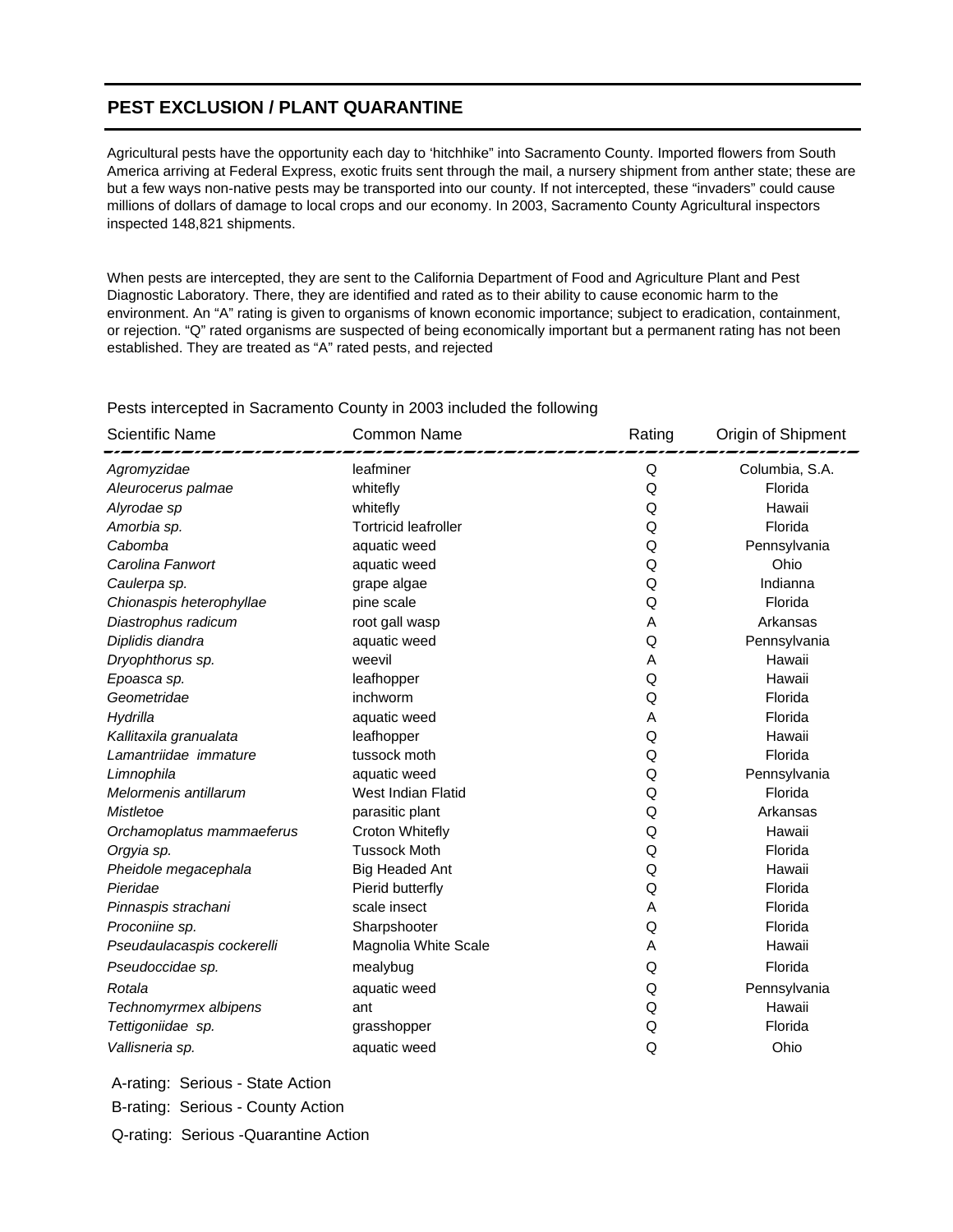### **PEST DETECTION / SPECIAL SURVEYS**

### Oriental Fruit Flies Trapped

Sacramento County pest detection crews monitor over 3000 insect traps each year. These traps are placed and maintained in thousands of residential and commercial properties throughout the county. In 2003, inspectors trapped 2 Oriental fruit flies in the Rosemont area of Sacramento. These flies are native to southeast Asia and have become a major pest in Hawaii. Oriental fruit flies can damage over 230 different fruits. The female fruit fly deposits eggs under the skin of fruit, which will develop into fruit eating maggots. If left undetected, both home and commercial fruit producers would be affected by damaged fruit, quarantines, and massive increases in the use of pesticides.

In response to the finds, additional traps were set in an 81 square mile area. Weekly monitoring of the traps revealed no further evidence of the fly. Although the additional traps were removed from the field in late spring 2004, monitoring traps continue to be inspected. Because a specific site could not be determined to be the source of the flies, no pesticide treatments were conducted.

#### Glassy-winged Sharpshooter

Approximately 4 square miles of Rancho Cordova continue to be infested with the Glassy-winged Sharpshooter (GWSS). County trapping and visual surveys confirmed the presence of a persisting population that was first discovered in Sacramento County in 2000. A limited pesticide treatment of approximately a quarter of a square mile was conducted. The treatments are carried out by ground crews after residents have been notified.

In 2002, Foothill Farms was also found to have the pest. Foothill Farms is situated 4 miles northwest of the Rancho Cordova infestation. In 2003, trapping and visual surveys revealed a wider spread of the pest than originally thought. A limited pesticide treatment of approximately a quarter of a square mile was conducted.

*Increased trapping levels and visual surveys will continue in both areas in 2004.*





© 1999 The Regents of The University of California **Picture Courtesy of California Department of Agriculture**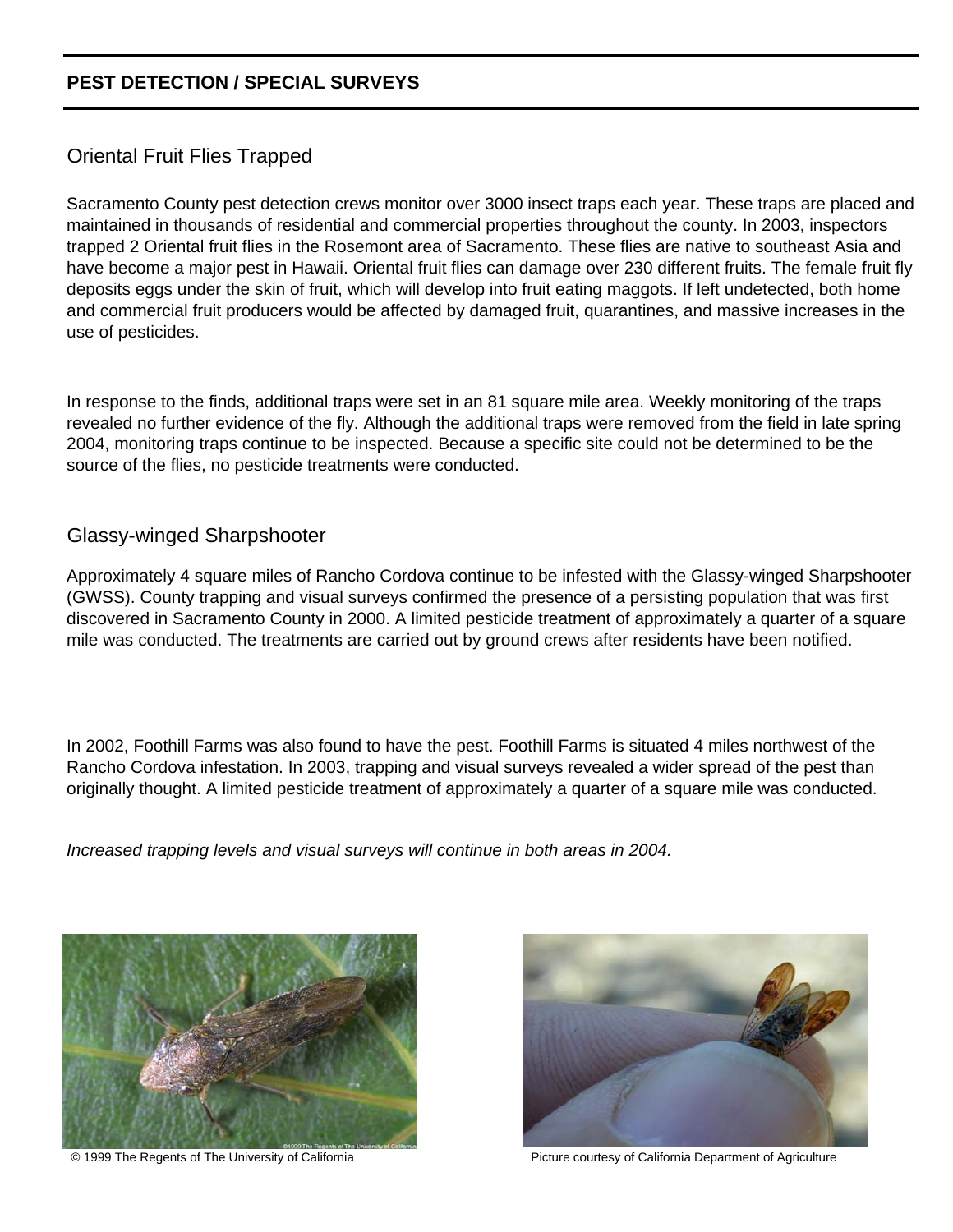## **FARMERS MARKET**

There are 73 Farmers Market Producers certified in Sacramento County 73

### **SACRAMENTO COUNTY CERTIFIED FARMER'S MARKETS**

### **2004 Season Schedule:**

8 am to Noon 8 am to Noon 8 am to Noon

8 am to Noon 8 am to Noon 9:30 am to 1:30 pm Central - State Parking Lot Sutter St Cert Farmers Mkt Roosevelt Park 8th & W Streets Sutte Street & Wool Street 9th and P Street (Under Freeway) Folsom (Around Park) Open All Year Open July - December Open May - October

9 am to Noon 10 am to 2 pm 10 am to 2 pm Cal Expo Chavez Plaza Downtown Plaza Ethan Way & Exposition Blvd- 10th & J Streets 4th and K Streets Open May - October Open May - Thanksgiving Open May - October

#### Every **THURSDAY** Every **THURSDAY**

5 pm to 8 pm 8 am to Noon Elk Grove Regional Park Florin Mall Elk Grove-Florin Rd Florin Rd. Parking Lot Next to Park Pavilion (Front of Sears) Open July 29 to Sept 2 Open All Year

**ORGANIC GROWERS / PRODUCERS**

#### Every **TUESDAY** Every **WEDNESDAY** Every **THURSDAY**

#### Every **SATURDAY** Every **SATURDAY** Every **SUNDAY**

Sunrise Mall **Sunrise Mall** County Club Plaza Florin Light Rail Station Sunrise Blvd Watt & El Camino Between Hwy 99 & I-5 (Behind Sears Auto) (Next to Macys) Open July 11 to Sept 26th, Open All Year Chen All Year Chen All Year possibly end of October

#### Every **SUNDAY** Every **SUNDAY** Every **TUESDAY**

Lot E (Front of City Hall) (Between Macy's & Holiday Inn)

### For Farmer's Markets throughout the state visit www.cafarmersmarkets.com

For more information regarding the Farmer's Markets call (916) 688-0100 or (530) 644-3492 for Folsom Mkt or visit www.California-Grown.com

Sacramento County registered 11 organic producers in 2003. Their production included:

| Apples         | Chard     | Jujube           | Peaches    | Sprouts    |
|----------------|-----------|------------------|------------|------------|
| Apricots       | Corn      | Kale             | Pears      | Squash     |
| Asparagus      | Cucumbers | Lettuce          | Peas       | Sunflowers |
| Beans          | Daikon    | Melons           | Pecans     | Tomatoes   |
| <b>Beets</b>   | Eggplant  | <b>Nectarine</b> | Peppers    | Turnips    |
| <b>Berries</b> | Fig       | Nursery Stock    | Persimmons |            |
| Broccoli       | Garlic    | Olive Oil        | Potatoes   |            |
| Cabbage        | Grapes    | Onions           | Rice       |            |
| Carrots        | Herhs     | Oranges          | Spinach    |            |